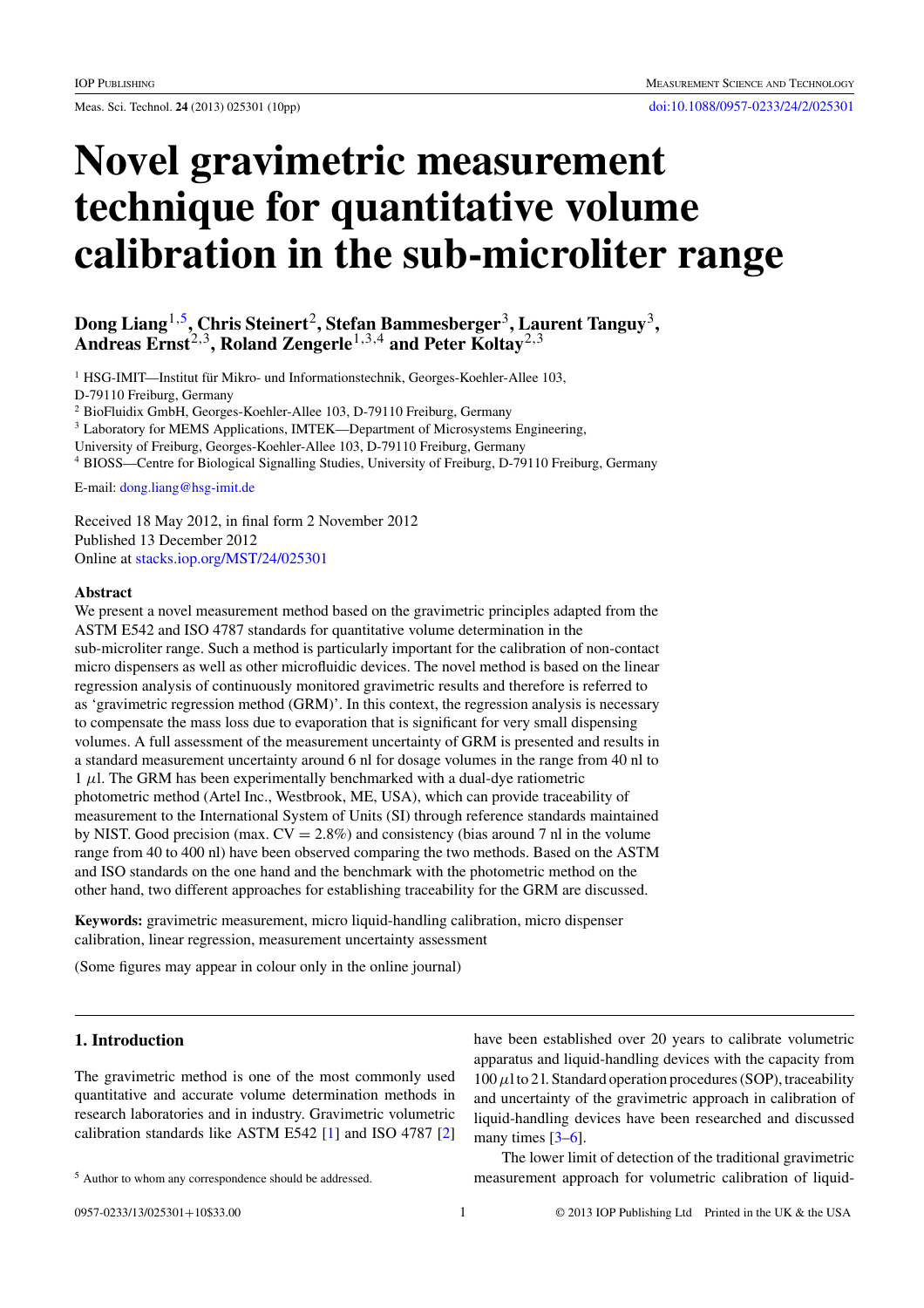<span id="page-1-0"></span>handling systems mostly depends on the readability [\[7](#page-8-0)] of the primary measuring device—the balance. Modern precise laboratory micro balances like XP2U*/*M from Mettler Toledo Inc. (Greifensee, Switzerland) [\[7](#page-8-0)] provide readability down to 0.1  $\mu$ g that corresponds to about 0.1 nl water under standard conditions. However, the effective measurement uncertainty can be much larger depending on the applied measurement method. The main reason for this is probably the evaporation of liquid which proceeds for water at about a rate between (2 and 7) nl s<sup>-1</sup> cm<sup>-2</sup> under laboratory standard conditions ( $T =$  $20^{\circ}$ C and  $P = 1013.25$  hPa) according to our experiments. The evaporation rate depends on humidity as well as further details of the experimental setup like the balance tray, weighing dish, the type of windshield, etc. The unavoidable loss of liquid leads to a steady drift of the weighing mass.

Usually, every balance needs a so-called settling time of a few seconds (usually 2–10 s) to reach equilibrium again after loading the measuring target. In particular, when the liquid is provided by an impinging droplet issued from a micro dispensing device, a considerable momentum is transferred to the balance weighing dish. During the settling time, the dispensed liquid volume can lose several nanoliters by evaporation, which in comparison to the measured volume is no longer negligible in the sub- $\mu$ l range as is the case for larger volumes. So far, no standard procedure for measurements in the sub- $\mu$ l range has been established yet that takes this effect into account. The well-known conventional gravimetric volume measurement procedure as described, e.g., in ISO 4787 and ASTM E542—which does not account for this effect—is not ideally suited for the sub- $\mu$ l range, but it can be used as a guideline for adaptation of the method to smaller volumes as described in this work.

By the use of non-contact dispensing devices, liquid handling for laboratory automation purposes has accelerated its tendency toward miniaturization in recent years. Several non-contact dispensers for the sub- $\mu$ l range like PipeJet (BioFluidix GmbH, Freiburg, Germany) [\[8](#page-8-0)], Multidrop Microplate Dispensers (Thermo Fisher Scientific Inc., Waltham, MA, USA) [\[9](#page-8-0)] and Deerac<sup>TM</sup> GX Series (Labcyte Inc., Sunnyvale, CA, USA) [\[10\]](#page-8-0) present very good precision according to relative volume measurements. Such measurements in the sub- $\mu$ l range are usually based on optical and photometric methods [\[11](#page-8-0), [12\]](#page-8-0) that are partly also routinely applied in the calibration of diagnostic laboratory automation systems. However, these methods are usually not able to provide traceable volume results and a reliable uncertainty analysis regarding all referenced input quantities in the measurement chain. The only exception until now is the commercial liquid measurement system from Artel Inc. (Westbrook, ME, USA)—the multichannel verification system (MVS) [\[13](#page-8-0), [14\]](#page-8-0). This system is based on a dual-dye ratiometric photometric method which provides traceability according to the National Institute for Standards and Technology (NIST) [\[15](#page-9-0)] in the volume range down to 30 nl. However, this method is quite complex and limited to the use of a specific testing liquid (proprietary dye–water mixture from Artel Inc.). For liquids other than water, a separate calibration of the photometric setup is required and the traceability is lost.

In comparison to photometric measurement principles, the gravimetric measurement is largely independent of the liquid used for measurement, which is an important feature for application near characterization of dispensing devices. Only the effective density has to be known to relate the measured mass to the dispensed volume. Environmental influence factors like temperature or pressure can be considered straightforward with the same corrections as for larger volume measurements. Therefore, the gravimetric method should in principle be able to provide similar benefits to micro volume characterization.

In previous work it has been proposed to combine photometric measurements with gravimetric determination of the total mass of the well plate to determine the average accuracy [\[12,](#page-8-0) [16](#page-9-0)]. Although this method provides an improvement compared to single-color photometric methods, the absolute volume of a single dispense cannot be determined gravimetrically. Therefore, the direct gravimetric measurement of a liquid aliquot as recently described in [\[17](#page-9-0)] would be more desirable. In this publication, the authors demonstrate the basic feasibility of gravimetric liquid measurements in the sub- $\mu$ l range considering evaporation, but they fall short of providing a proper uncertainty analysis and do not establish traceability of the proposed measurement approach according to international standards. In particular, the effect of non-equilibrium balance oscillations and the error of the linear regression calculation are not considered there. Both of which can be the major sources of error. In order to overcome these limitations, the gravimetric regression method (GRM) as described in the following and two different ways to establish traceability for this method are presented in this work.

#### **2. Description of the GRM**

In order to determine the volume of a liquid aliquot in the sub- $\mu$ l range based on the gravimetrically measured mass change caused by this liquid volume on a high precision balance, similar equations as provided by the ASTM E542 and ISO 4787 standards are used. The formulae and the basic measurement procedure are discussed in other publications for large volume calibrations in detail  $[1-6]$ . For the purpose of this work, the equation for determination of the liquid volume *V*<sup>20</sup> based on a gravimetrically measured mass *m* is considered as follows:

$$
V(T) = m \cdot \frac{1}{\rho_w(T) - \rho_a} \cdot \left(1 - \frac{\rho_a}{\rho_c}\right),\tag{1}
$$

$$
V_{20} = V(T) \cdot [1 - \gamma (T - 20)], \tag{2}
$$

where  $V(T)$  is the total volume of measured liquid contained in the weighing dish at measurement temperature *T*. The temperature of measured liquid is supposed to be the same as air temperature during measurement.  $V_{20}$  is the volume at reference temperature 20 ◦C and *m* is the mass of the liquid contained in the weighing dish on the balance.  $\rho_w$  is the density of the measured liquid at measurement temperature *T*.  $\rho_a$  is the density of air, approximately to be 0.0012 mg  $\mu$ 1<sup>-1</sup>.  $\rho_c$ is the density of the weights used to calibrate the balance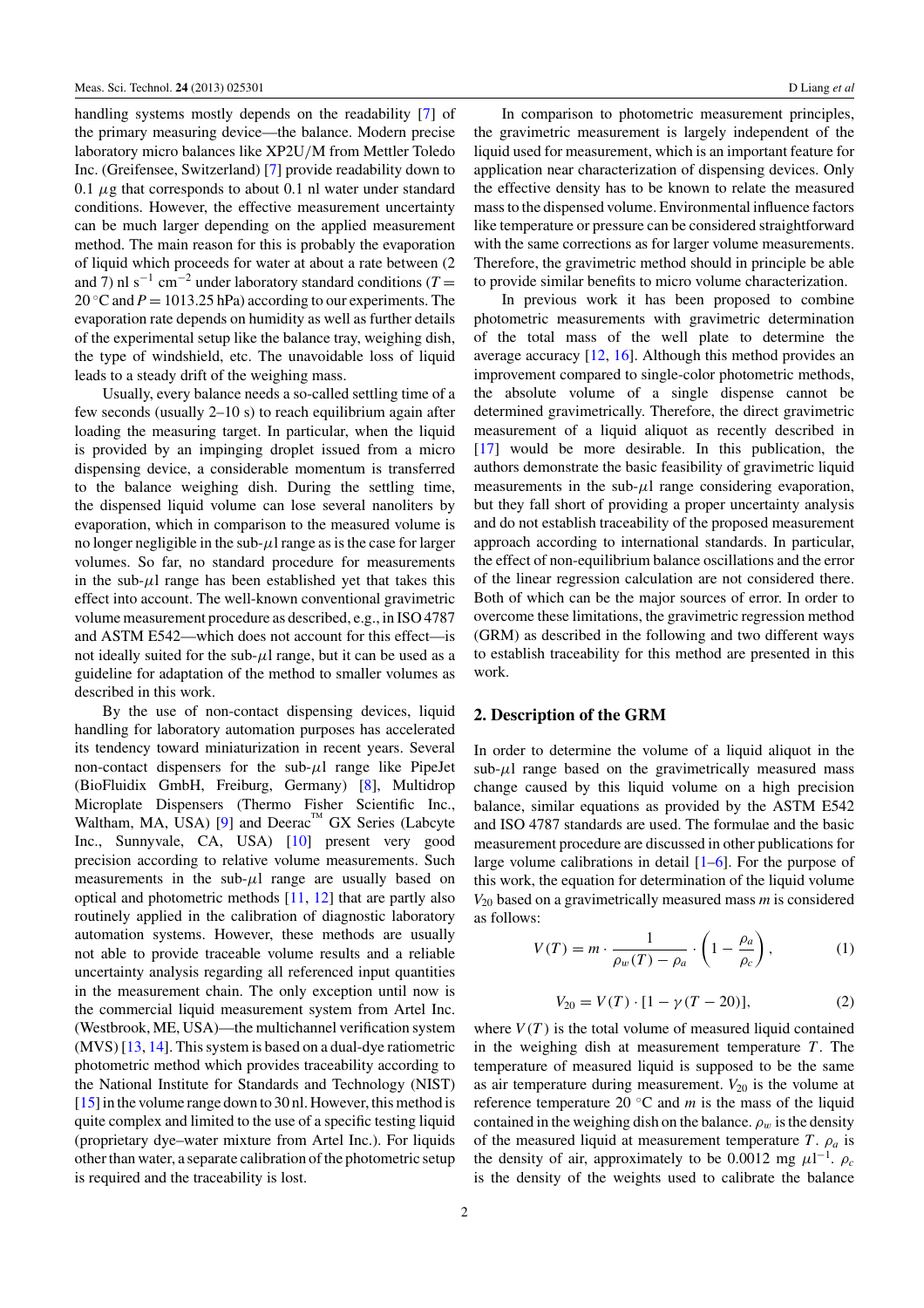<span id="page-2-0"></span> $(8.006 \times 10^3 \text{ mg } \mu l^{-1}$  according to the product certificate of the balance used in this work).  $\nu$  is the thermal coefficient of expansion of the measured liquid.

The measured primary quantity is the total mass *m* on the weighing dish of the balance, which is conventionally weighed by the used balance. The mass change caused by the addition of a liquid volume  $\Delta V$  is denoted by  $\Delta m$ . The mass of the additional liquid is supposed to be the difference of mass before  $(m<sub>before</sub>)$  and after  $(m<sub>after</sub>)$  the dispensing event as given in equation  $(3)$ :

$$
\Delta m = m_{\text{after}} - m_{\text{before}}.\tag{3}
$$

The mass values  $m<sub>before</sub>$  and  $m<sub>after</sub>$  are of course subject to a measurement error δ*m* resulting from the error of the weighing process especially from the error of the used gravimetric balance.

Simply speaking the mass of the dispensed liquid volume is mainly determined by the difference of the mass before and after the dispensing event. Usually, the average values of a series of weighing results that are acquired before the dispensing event and after a settling time of a few seconds are considered as appropriate measurement results for *m*before and *m*<sub>after</sub>. However, due to evaporation, the mass of the liquid loaded on the weighing dish of the balance changes over time. After the settling time, the mass detected is no longer corresponding exactly to the mass directly after the dispensing event. It is therefore not admissible to consider simple average values of balance readouts for determining *m*before and *m*after. One possible method for overcoming this problem is the linear regression method described in [\[17](#page-9-0)]. In this method, the value determined by a linear regression based on several balance readouts acquired before and after the dispensing event is regarded as an appropriate measure for the mass before and after the dispensing event. However, as liquid keeps evaporating from the weighing dish, the balance never reaches equilibrium during the measurement, and thus, the balance reading does not exactly correspond to the real mass value. It is therefore questionable to consider the balance readouts under such non-equilibrium conditions as mass equivalents to determine the values  $m<sub>before</sub>$  and  $m<sub>after</sub>$  without any further consideration of the validity of the results. Therefore, the uncertainty of the linear regression analysis has to be taken into account as an indicator of the validity and reliability of the balance readings.

In order to establish an uncertainty analysis for the GRM, the gravimetric measurement procedure is considered as follows. A weighing dish filled with evaporating liquid measured repeatedly *n* times results in a series of decreasing balance readouts  $I_i$  at time  $t_i$ . The *i*th weighing readout can then be supposed to yield the mass  $m_i$  of the weighing dish filled with liquid and an independent error  $\varepsilon_i$  which represents a random measurement error. Assuming that the evaporation rate of the testing liquid is constant under ideal laboratory conditions with constant temperature, humidity and air pressure,  $m_i$  is supposed to have a linear relation to time  $t_i$ . And the balance readings  $I_i$  can be expressed as follows:

$$
I_i = m_i + \varepsilon_i = a - bt_i + \varepsilon_i.
$$
 (4)



**Figure 1.** Plot of a typical measurement: balance readouts (dots) before and after dispensing are displayed as a function of time. Readouts acquired between the two vertical lines are not used for calculation (settling time of the balance).

Assume that each  $\varepsilon_i$  obeys an independent distribution with variance of  $\sigma_i^2$ ; then, with the method of least squares, *a* and *b* can be estimated based on a weighing series as follows [\[17\]](#page-9-0):

$$
a = \frac{\sum_{i=1}^{n} \frac{t_i^2}{\sigma_i^2} \cdot \sum_{i=1}^{n} \frac{I_i}{\sigma_i^2} - \sum_{i=1}^{n} \frac{t_i}{\sigma_i^2} \cdot \sum_{i=1}^{n} \frac{t_i I_i}{\sigma_i^2}}{\sum_{i=1}^{n} \frac{1}{\sigma_i^2} \cdot \sum_{i=1}^{n} \frac{t_i^2}{\sigma_i^2} - \left(\sum_{i=1}^{n} \frac{t_i}{\sigma_i^2}\right)^2};
$$
\n
$$
b = \frac{\sum_{i=1}^{n} \frac{1}{\sigma_i^2} \cdot \sum_{i=1}^{n} \frac{t_i I_i}{\sigma_i^2} - \sum_{i=1}^{n} \frac{t_i}{\sigma_i^2} \cdot \sum_{i=1}^{n} \frac{I_i}{\sigma_i^2}}{\sum_{i=1}^{n} \frac{1}{\sigma_i^2} \cdot \sum_{i=1}^{n} \frac{t_i^2}{\sigma_i^2} - \left(\sum_{i=1}^{n} \frac{t_i}{\sigma_i^2}\right)^2}.
$$
\n(5)

Here, *n* is the total number of weighings and  $\sigma_i^2$  is the variance of  $\varepsilon_i$ .

Under certain conditions—explained in more detail below—it can be assumed that  $\sigma_i^2 = \sigma^2$  = const, and the following simplified equations can be applied to calculate *a* and *b*:

$$
a = \frac{\sum_{i=1}^{n} t_i^2 \cdot \sum_{i=1}^{n} I_i - \sum_{i=1}^{n} t_i \cdot \sum_{i=1}^{n} t_i I_i}{n \cdot \sum_{i=1}^{n} t_i^2 - (\sum_{i=1}^{n} t_i)^2};
$$
  
\n
$$
b = \frac{n \cdot \sum_{i=1}^{n} t_i I_i - \sum_{i=1}^{n} t_i \cdot \sum_{i=1}^{n} I_i}{n \cdot \sum_{i=1}^{n} t_i^2 - (\sum_{i=1}^{n} t_i)^2}.
$$
 (6)

If there were no evaporation—as is the case for solid objects then the balance readouts  $I_i$  would oscillate around the mean mass value with decreasing amplitude after loading of the weighing dish until the balance mechanism reached equilibrium again. After a settling time,  $I_i$  can then be supposed to be equal to  $m_i$ , which means that the expectation value of  $\varepsilon_i$  is zero. However, in the case of liquid, the load is continuously changing and the balance never reaches equilibrium. As a consequence, the mass readouts  $I_i$  are continuously oscillating around the actual equilibrium value with is constantly decreasing, as shown in figure 1. It has to be pointed out that these non-decaying periodic oscillations are not caused by the droplet impact onto the weighing dish, but appear as a consequence of the (electro-) mechanical properties of the balance mechanism and do not decay until all the liquid on the weighing dish has completely evaporated.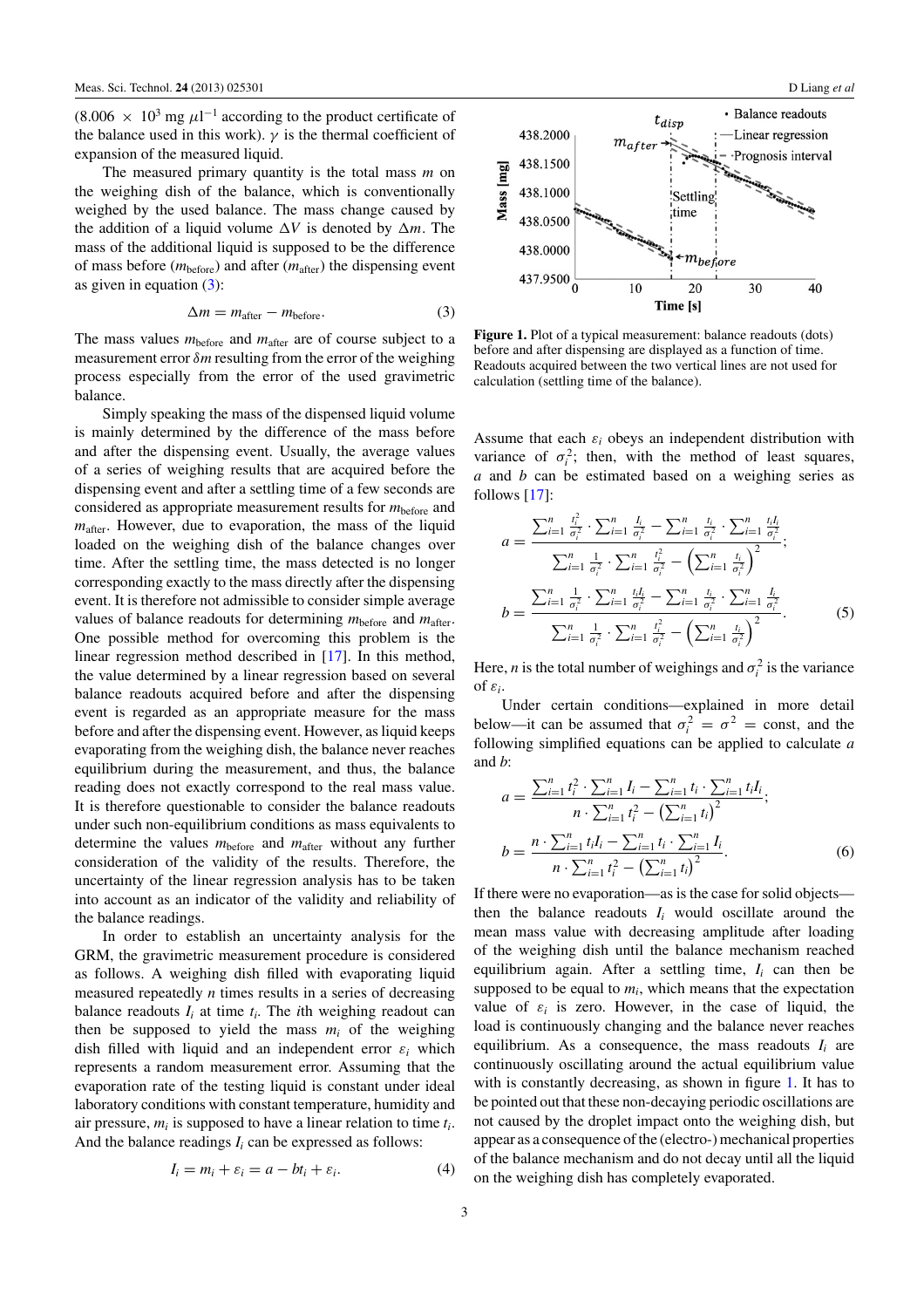With constant evaporation rate *b* and constant time intervals  $t_i - t_{i-1}$  between the readouts, the change of mass due to evaporation with respect to the previous measurement  $m_i - m_{i-1}$  can be supposed to be the same at each time  $t_i$ . Therefore, the approximation of  $\sigma_i^2$  by a constant value is justified and the regression line provides a reasonable estimate of the continuously decreasing mass value. With equation [\(6\)](#page-2-0) it is easy to obtain the linear regression parameters  $(a<sub>before</sub>, b<sub>before</sub>)$  and  $(a<sub>after</sub>, b<sub>after</sub>)$  independently, based on two series of balance readouts before and after dispensing. Using the parameters ( $a<sub>before</sub>$ ,  $b<sub>before</sub>$ ) and ( $a<sub>after</sub>$ ,  $b<sub>after</sub>$ ), two values  $m_{LR,before}(t_{disp})$  and  $m_{LR,after}(t_{disp})$  can be readily calculated, which are the projected mass values at the time of dispensing *t*disp:

$$
m_{LR, after}(t_{disp}) = a_{after} + b_{after} \cdot t_{disp},
$$
  

$$
m_{LR, before}(t_{disp}) = a_{before} + b_{before} \cdot t_{disp}.
$$
 (7)

Here,  $t_{\text{disp}}$  indicates the moment when the dispense of the liquid volume is triggered, which is—except for an offset of a few milliseconds—the point in time when the liquid just impinges on the weighing dish.

Denoting the values estimated by the linear regression by subscripts 'LR',  $\Delta m$  is supposed to be the difference of these two linear regression values at time  $t_{\text{disp}}$ :

$$
\Delta m = m_{\text{LR,after}}(t_{\text{disp}}) - m_{\text{LR,before}}(t_{\text{disp}}). \tag{8}
$$

The analysis of the regression coefficients before and after dispense enables one to verify the validity of the measurement result  $\Delta m$  obtained this way. If, e.g.,  $b_{\text{before}}$  and  $b_{\text{after}}$  deviate significantly from each other, this indicates unsteady and therefore unreliable measurement conditions. Otherwise, the evaporation rates would be constant, and  $b_{before}$  and  $b_{after}$  would be the same. Such unreliable conditions might be caused by environmental effects like vibrations of the balance due to wind gust or mechanical disturbance. Therefore, the comparison of the regression parameters  $b_{before}$  and  $b_{after}$  provides an important means to assess the quality and reliability of the measurement, by verification of the constancy of the evaporation rate.

For the experiments reported in this work the measurement conditions have been established that consistent regression parameters before and after dispensing with less than 5% variation could be obtained. The data acquisition time before and after the measurement has been set to 16 s corresponding in our case to 32 data points to obtain a sufficiently detailed statistic on the regression analysis and the uncertainty estimation. Further details of the experimental setup that were applied to reduce statistical errors are given in section 4.

# **3. Uncertainty estimation of the GRM**

As explained before, the balance never reaches equilibrium during measurement due to the mass change caused by evaporation. Although the linear regression method accounts for the evaporation, it also induces an error into the calculation of the measurement result  $\Delta m$  due to the back projection of the mass value to the point *t*disp in time. Since both  $m_{LR,before}(t_{disp})$  and  $m_{LR,before}(t_{disp})$  are time-projected values, it is mandatory to consider the uncertainties coming from the prognostic calculation which are denoted as  $u(m_{LR,\text{before}}(t_{\text{disp}}))$ and  $u(m_{LR,after}(t_{disp}))$ . Considering  $u(m_{LR,before}(t_{disp}))$  and  $u(m_{LR\,\text{after}}(t_{\text{diss}}))$  correctly makes a major difference in the uncertainty analysis of the measurement result when compared to the method described in [\[17\]](#page-9-0).

For determining the uncertainty  $u(m_{LR,\text{before}}(t_{\text{disp}}))$  and  $u(m_{LR,after}(t_{disp}))$  stemming from the regression analysis, the prognosis interval  $(m_{LR}(t) \pm D_{prog}(t))$  has been applied. This interval covers the expectation value under a probability of  $(1 - \alpha)$  at time *t* and the half-width of the prognosis interval  $D_{\text{prog}}(t)$  at time *t* is calculated as follows [\[18](#page-9-0), [19](#page-9-0)]:

$$
D_{\text{prog}}(t) = t_{n-2, 1-\frac{\alpha}{2}} \cdot s \cdot \sqrt{1 + \frac{1}{n} + \frac{(t-\bar{t})^2}{\sum_{i=1}^n (t_i - \bar{t})^2}}, \qquad (9)
$$

where

$$
s = \sqrt{\frac{1}{n-2} \sum_{i=1}^{n} (m_i - m_{LR,i})^2},
$$

$$
\bar{t} = \frac{1}{n} \sum_{i=1}^{n} t_i.
$$

Here, *s* is the deviation of the linear regression residuals for least squares calculation,  $\bar{t}$  is the average time of *n* measurement points,  $m_{LR,i}$  is the resulting mass determined from the linear regression at time  $t_i$ ,  $n$  is the total number of weightings and  $t_{n-2,1-\frac{\alpha}{2}}$  is the *t*-distribution (Student distribution) for  $(n - 2)$  degrees of freedom with a probability of  $\left(1 - \frac{\alpha}{2}\right)$  [\[18,](#page-9-0) [19](#page-9-0)]. Finally,  $\alpha$  is the probability of error (taken as 5% for all calculations presented here).

In the case of  $\alpha = 0.05$ , the prognosis interval  $(m_{LR}(t_{disp}) \pm D_{prog}(t_{disp}))$  covers with 95% probability the value of the measured mass at time  $t_{disp}$ , corresponding to the expanded uncertainty in the 'Guide to the expression of uncertainty in measurement' (GUM)  $[20]$  with  $k = 2$ . Here,  $k$  denotes the  $k$ th  $\alpha$ -quantile of the Gaussian normal distribution. Thus, the uncertainties  $u(m_{LR,\text{before}}(t_{\text{disp}}))$  and  $u(m_{LR,after}(t_{disp}))$  can be expressed as follows:

$$
u(m_{LR, \text{before}}(t_{\text{disp}})) = \frac{1}{2}D_{\text{prog}, \text{before}}(t_{\text{disp}}),
$$
  

$$
u(m_{LR, \text{after}}(t_{\text{disp}})) = \frac{1}{2}D_{\text{prog}, \text{after}}(t_{\text{disp}}).
$$
 (10)

Based on this uncertainty assessment, the combined standard uncertainty  $u(V_{20})$  of the measured volume  $V_{20}$ , calculated according to equations  $(1)$  and  $(2)$  using the mass difference determined from the regression, can be expressed according to EURAMET cg-19 [\[6\]](#page-8-0) and the method described in the GUM [\[20](#page-9-0)] as follows: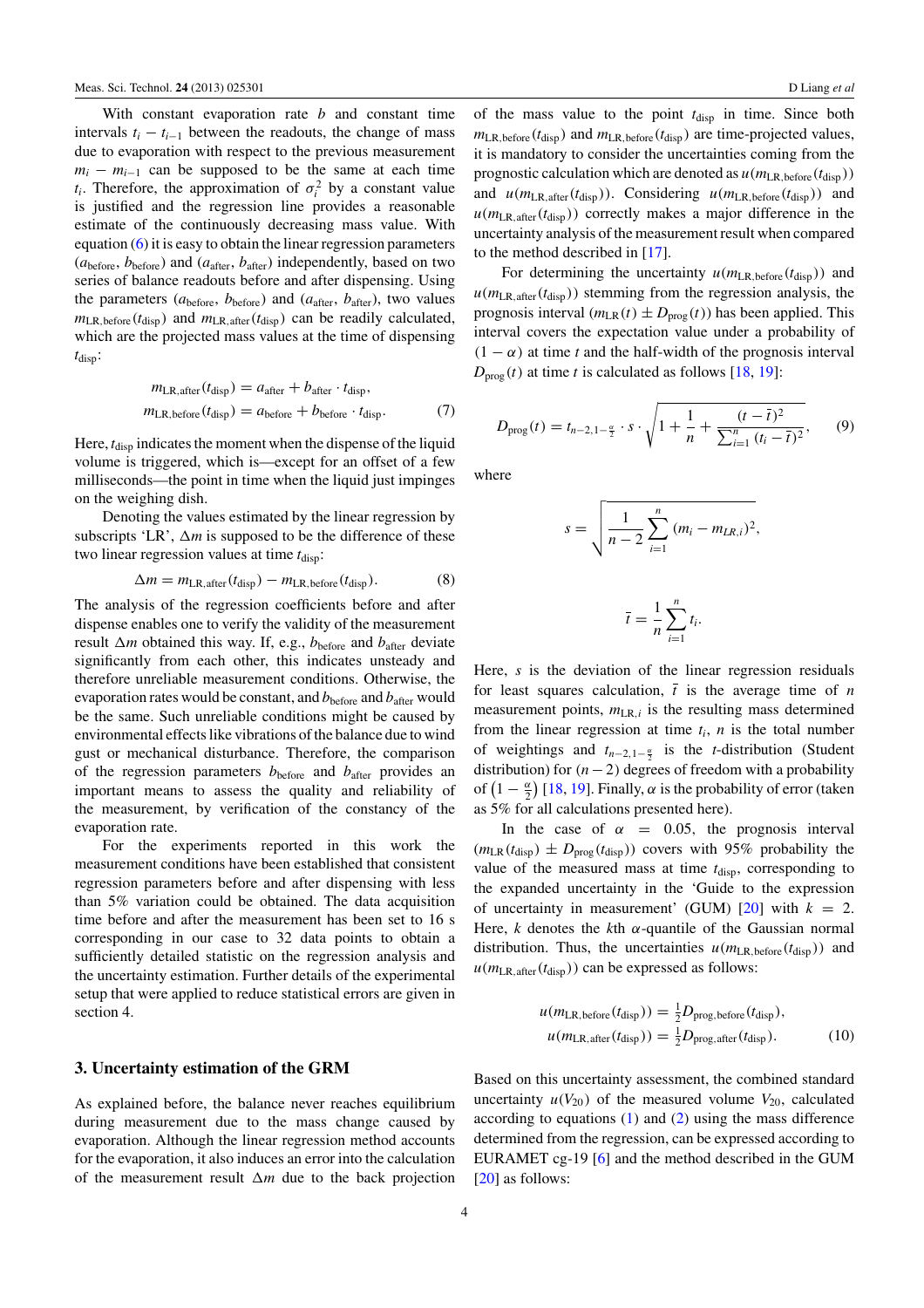**Table 1.** Uncertainty calculation of GRM for a typical measurement (the same measurement data as shown in figure [1\)](#page-2-0).

| Input quantity $(*)$ | Unit                     | Value      | Standard uncertainty $u^*(\cdot)$ | Sensitivity coefficient |
|----------------------|--------------------------|------------|-----------------------------------|-------------------------|
| $\Delta m$           | $\mu$ g                  | 199.0      | 5.9842                            | 1.0030                  |
| $\delta m$           | $\mu$ g                  | 0          | 3.05                              | 1.0030                  |
| $\rho_w$             | $\mu$ g nl <sup>-1</sup> | 0.996 6465 | 1.52E-06                          | $-200.5053$             |
| $\rho_a$             | $\mu$ g nl <sup>-1</sup> | 0.0012     | 2.89E-07                          | 172.3952                |
| $\rho_c$             | $\mu$ g nl <sup>-1</sup> | 8.006      | 0.01                              | 0.0037                  |
| $\gamma$             | $\circ$ C <sup>-1</sup>  | 0.000 207  | 2.89E-07                          | $-1339.1259$            |
| $\tau$               | $^{\circ}C$              | 26.7       | 0.05                              | $-0.0414$               |
| $V_{20}$             | nl                       | 199.6      |                                   |                         |
| u(V20)               | nl                       | 6.7        |                                   |                         |
| $U(V20)$ , $k=2$     | nl                       | 13.5       |                                   |                         |

$$
u(V_{20})^2 = \left(\frac{\partial V_{20}}{\partial m}\right)^2 u^2 (\Delta m) + \left(\frac{\partial V_{20}}{\partial m}\right)^2 u^2 (\delta m)
$$
  
+ 
$$
\left(\frac{\partial V_{20}}{\partial \rho_w}\right)^2 u^2 (\rho_w) + \left(\frac{\partial V_{20}}{\partial \rho_a}\right)^2 u^2 (\rho_a)
$$
  
+ 
$$
\left(\frac{\partial V_{20}}{\partial \rho_c}\right)^2 u^2 (\rho_c) + \left(\frac{\partial V_{20}}{\partial \gamma}\right)^2 u^2 (\gamma)
$$
  
+ 
$$
\left(\frac{\partial V_{20}}{\partial T}\right)^2 u^2 (T), \qquad (11)
$$

where

 $u^2(\Delta m) = u^2(m_{LR\,\text{after}}(t_{\text{disp}})) + u^2(m_{LR\,\text{before}}(t_{\text{disp}})).$  (12)

The value of  $u(\delta m)$  in equation (11) is given by the uncertainty obtained from the Swiss Calibration Service (SCS) for the Mettler-Toledo XP2U*/*M balance used for the presented experiments (calibration identification number 140538). The SCS calibration is based on OIML R111–1:2004 [\[21](#page-9-0)]. According to the calibration certificate, the expanded uncertainty  $(k = 2)$  of weighing conventional mass (stainless steel with the density of 7950  $\pm$  140 kg m<sup>-3</sup>) of 100 mg is 2.6  $\mu$ g and of 2 g is 6.1  $\mu$ g. This uncertainty value can be assumed as the uncertainty  $u(\delta m)$  of a normal weighing process including the error of repeatability, linearity, eccentric loading and sensitivity offset of the gravimetric balance. The value  $u(\Delta m)$  stems from the uncertainty analysis of the linear regression calculation presented before. It is calculated based on the balance readouts according to equation (12). The uncertainty of the other factors in equation  $(11)$  concerns the volume conversion from mass as well as temperature corrections, which are calculated in a similar way as performed by the well-known standard procedures for macroscopic volume measurements [\[1](#page-8-0), [6](#page-8-0)].

The values of the individual uncertainty components and the finally resulting measurement uncertainty for a typical measurement according to the proposed method based on the measurement results shown in figure [1](#page-2-0) are given in table 1. The total standard measurement uncertainty for measuring a liquid volume of about 200 nl results in  $u(V_{20}) = 6.7$  nl. In contrast to  $u(\delta m)$ , which represents the uncertainty of a normal weighing process of a non-evaporating mass, the uncertainty  $u(\Delta m)$ takes the regression calculation and the balance oscillation into account. Therefore, both of these values have to be considered for calculating the resulting uncertainty  $u(V_{20})$  of the final volumetric result  $V_{20}$ . Since  $u(\Delta m)$  has considerable size, even larger than  $u(\delta m)$  for the presented case, it is evident how important it is to consider the error from the regression analysis and the prognostic calculation correctly, in order to avoid underestimation of the uncertainty of the final measurement result.

To enable the direct comparison with the Artel MVS—for which the uncertainty is provided by the manufacturer for the 95% confidence interval (i.e. expanded uncertainty,  $k = 2$ ) the uncertainty for the GRM will also be discussed in terms of the expanded uncertainty which can be calculated from the standard uncertainty  $u(V_{20})$  by multiplication with  $k = 2$ :  $U(V_{20}) = 2 \cdot u(V_{20}).$ 

#### **4. Experimental section**

The primary measurement device of the gravimetric liquid measurement system used in this study is a high precision laboratory micro balance type XP2U*/*M from Mettler Toledo, Switzerland. A micro weighing dish  $(ID \times H 13 mm \times 3.5 mm, VWR Order no 611–1356)$ filled with about 200  $\mu$ l of the same testing liquid that is provided to the dispensing device (i.e. deionized water or Artel's proprietary dye–water mixture) is placed at the center of the weighing pan and is covered by an aluminum draft shield (ID  $\times$  H 80 mm  $\times$  24 mm) with a circular opening  $(Ø 6 mm)$  on the top. The testing liquids involved in this experiment are deionized water with water quality of 18  $M\Omega$ cm (Quality 1 in ISO 3696) [\[22,](#page-9-0) [23](#page-9-0)] and Artel sample solution (Artel's proprietary dye–water mixture) of type C (for volumes from 500 nl to 2.5  $\mu$ l in Artel standard 384-well plates, density 1.0059  $\mu$ g nl<sup>-1</sup> at room temperature according to manufacturer), type D (for volumes from 150 nl to 500 nl in Artel standard 384-well plates, density 1.0020  $\mu$ g nl<sup>-1</sup> at room temperature according to manufacturer) or type E (for volumes from 30 to 150 nl in Artel standard 384-well plates, density 1.0077  $\mu$ g nl<sup>-1</sup> at room temperature according to manufacturer). For temperature correction to reference temperature 20 $°C$ , we used the same thermal coefficient of expansion for all types of liquids. The nozzle of the dispensing device to be characterized is put directly in closest proximity over the opening of the draft shield. The balance as well as the dispensing device are placed on a vibration isolated granite table (Johann Fischer Aschaffenburg DIN876–126 hardstone surface plate and Newport VH3660W-OPT vibration isolated workstation) to reduce mechanical vibrations and a large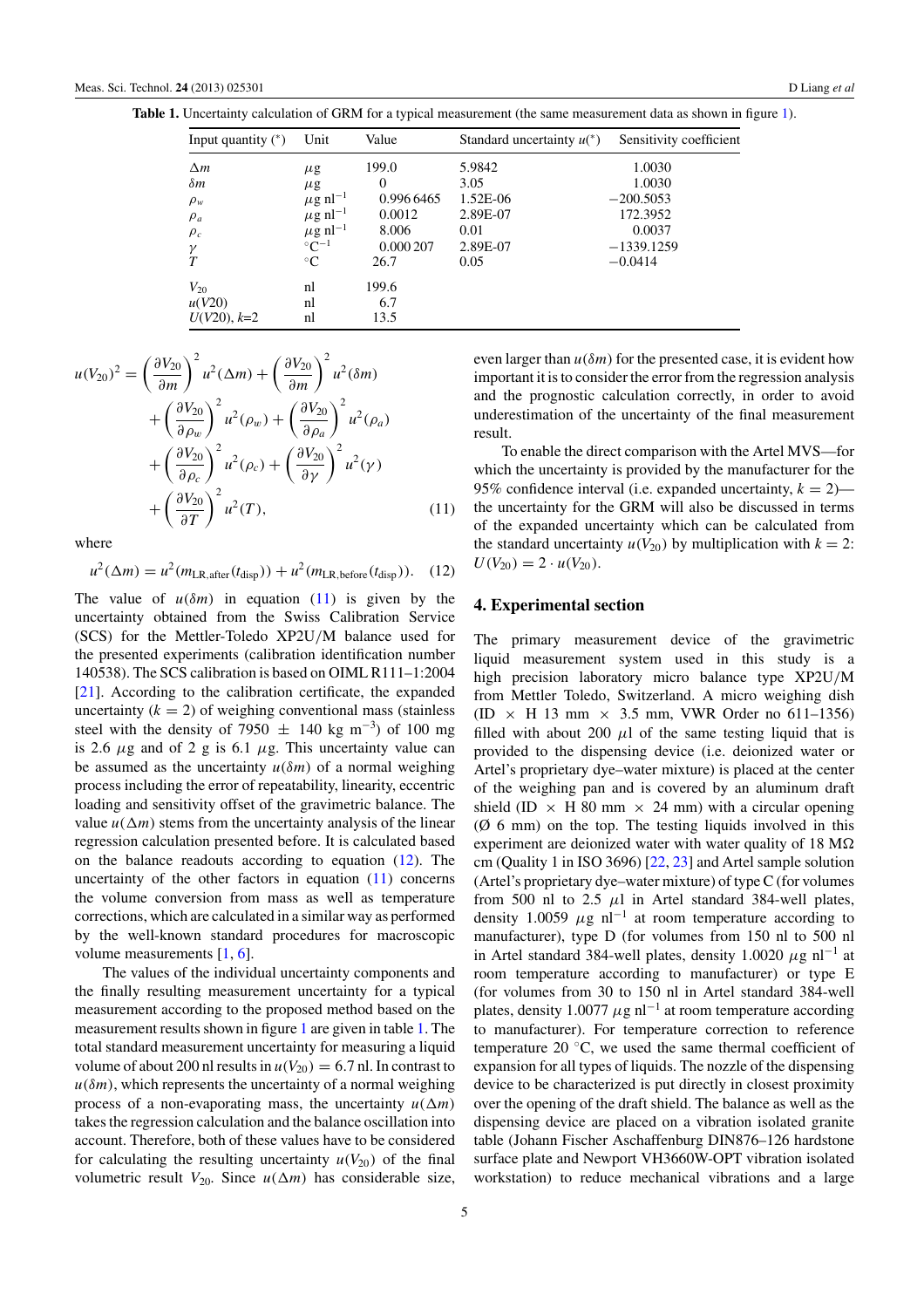

**Figure 2.** Experimental setup for gravimetric measurement as well as for micro plate preparation for subsequent photometric evaluation (equipment of Artel-MVS not shown). Di-H2O: laboratory deionized water.

wind shield cover made of transparent PMMA is placed over the whole measurement setup to isolate it from surrounding air convection as shown in figure 2. The acquisition of the balance readouts, the evaporation compensation according to the proposed linear regression method and the calculation of uncertainty of GRM as well as triggering the dispenser were automatically executed by a self-programmed vb.net software program.

In order to investigate the performance of the proposed gravimetric volume measurement procedure and experimental setup, a dispensing device with high repeatability and reproducibility is required. Therefore, a PipeJet P9 dispenser (BioFluidix GmbH, Freiburg, Germany) with 500  $\mu$ m dispensing pipe was selected. This dispenser is known to operate with very high reproducibility (CV: coefficient of variation  $\langle 1\% \rangle$  at single droplet volumes in the range from 10 to 60 nl. The PipeJet P9 dispenser was mounted on a liquid-handling robot (BioSpot, BioFluidix GmbH, Freiburg, Germany) in such a way that liquid could be dispensed onto the micro balance or into an Artel standard 384-well plate. Thus, the identical setup was used for gravimetrical measurements as well as to fill liquid into a micro well plate for executing the certified measurement method with the Artel MVS system.

For a first benchmark between the Artel MVS method and the proposed gravimetric method, the balance weighing dish and the PipeJet P9 dispenser were loaded with Artel sample solution (proprietary dye–water mixture from Artel Inc.). Artel sample solution of type C, D or E was used for the different volume ranges as described in the operating instructions. First, the PipeJet was automatically moved over the micro balance to execute 21 times the gravimetric measurement as described above. Directly after the gravimetric measurement the PipeJet was automatically moved to fill the same volume into 21 wells of a certified Artel 384-well micro plate (that had been prepared before, according to the method described in detail in [\[13,](#page-8-0) [14](#page-8-0)]) for subsequent spectrophotometric measurement. The first dispense of a measurement series was always used as priming shot and subsequently excluded from evaluation. Thus, the number of results reduces to  $n = 20$  per experiment in both cases. Such a priming shot is important to reduce the effect of liquid evaporation from the nozzle after a certain undetermined idle time of the dispenser that can lead to a drift of the droplet volume or dye concentration which causes systematic errors.

After one of these measurement cycles, the PipeJet moved back to the balance and started the next measurement cycle with a different dispensing volume. Different dispensing volumes were generated by adding multiple droplets (1, 2, 4, etc) to the balance weighing dish. In total, eight different test volumes from about 40 nl (i.e. one droplet) to about 1  $\mu$ l (i.e. 25 droplets) were measured, whereas the PipeJet dispenser was always operated by the same parameters (down-stroke length = 25  $\mu$ m, up-stroke velocity = 1  $\mu$ m ms<sup>-1</sup>, hold time =  $10 \mu$ s, down-stroke velocity =  $100 \mu$ m ms<sup>-1</sup> and shot delay = 50 ms) to produce an individual droplet. Details of the PipeJet working principle and the meaning of the individual control parameters are described in [\[8](#page-8-0)].

After the completion of three consecutive experiments with three different volumes, the automatic execution of the experiment was stopped and the filled micro titer plate was processed according to the Artel MVS method. This interruption was necessary because the accuracy of the Artel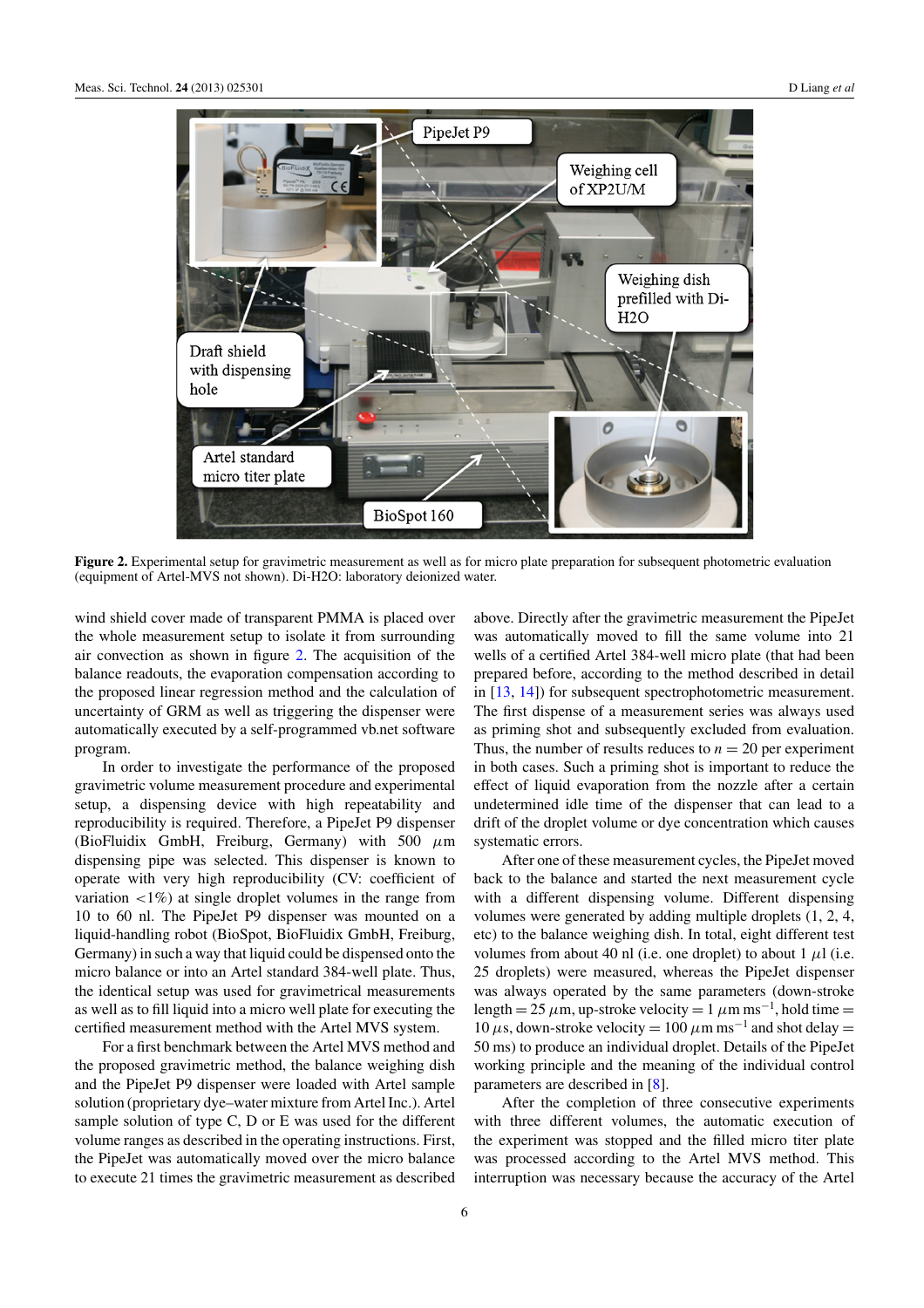<span id="page-6-0"></span>

**Figure 3.** Benchmark results of the presented gravimetric measurement method compared to the Artel-MVS method. Standard deviation of 20 measurements is shown as error bars in the *x-* and the *y*-direction. Environmental conditions during the measurements: temperature = 29.4 °C, relative humidity =  $51\%$ , air pressure = 975 hPa. GRM: gravimetric regression method.

method is also influenced by evaporation effects, such that prepared well plates should not be stored for an extended period of time before reading. Furthermore, liquids C, D or E had to be supplied to the dispenser when the corresponding volume range was addressed. After reading of the microliter plate results with the Artel MVS reader, a new plate was prepared and the experiments have been continued as described above.

After the benchmark experiment with the Artel sample solution of type C, D or E, the gravimetric measurement was carried out once more with the same experimental setup but using deionized water. The same dispensing parameters, as well as measurement configuration was used like before, except of the fact that dispensing was performed onto the balance only and no Artel MVS measurements were made this time. This second experiment was carried out in order to determine whether the measurement results obtained gravimetrically with deionized water and the Artel solution of type C, D or E are the same. The time interval between these two experimental series with the same hardware and dispensing parameters was about 12 h with an ambient temperature difference of about 3 ◦C.

### **5. Results and discussion**

The benchmark results of the gravimetric measurements and the photometric Artel MVS measurements are presented in figures 3 and 4. The repeatability given by the coefficient of variation (CV) is below 3% for both measurement methods in the whole considered measurement range, where the CV is defined as the ratio of the standard deviation to the mean measured volume. Furthermore, both measurement methods provide greatly consistent results. The small deviations between the results of the two different methods are best discussed in terms of the so-called bias which can be expressed in terms of the absolute bias (nl) and relative bias  $(\%)$  defined as follows:

Bias [nl] = GRM.V20 – Artel.V20,  
Bias [
$$
\%
$$
] =  $\frac{\text{GRM.V20}-\text{Artel.V20}}{\text{Artel.V20}} \cdot 100\%.$  (13)

Here, GRM.V20 is the measured mean volume at the reference temperature 20 ◦C determined with the presented GRM approach and Artel.V20 is the measured mean volume at reference temperature  $20^{\circ}$ C using the Artel MVS with temperature correction according to equation [\(2\)](#page-1-0).

The bias represents the difference between the mean volume measured by the GRM approach and the reference value given by the Artel MVS. In the lower volume range from 40 to 400 nl, the absolute bias is almost constant around −7 nl. For larger volumes, the absolute bias becomes somewhat larger and reaches up to  $-27$  nl. Given the measurement uncertainty of the gravimetric method and the Artel method [\[24](#page-9-0)] as shown in figure 4, all measured values have to be considered to be consistent, since the bias is always smaller than the corresponding measurement uncertainty.

In view of the proven consistency of both methods, one could argue that traceability of the gravimetric method could be established by calibration of the gravimetric results

| 3.0<br>$\&$ -2.0<br>$-7.0$<br>$-12.0$ | ▒       | 8      | <b>33  </b> | ▩▬         | ▩          | ▩      | ▩       | ▩                |  |
|---------------------------------------|---------|--------|-------------|------------|------------|--------|---------|------------------|--|
|                                       | ~1      | ~10    | ~120        | $~1 - 200$ | $~1 - 320$ | ~100   | ~100    | $\sim$ l $\mu$ l |  |
|                                       | nl      | nl     | nl          | nl         | nl         | nl     | nl      |                  |  |
| Bias [nl]                             | $-4.7$  | $-5.8$ | $-5.3$      | $-8.0$     | $-6.4$     | $-4.5$ | $-14.1$ | $-26.5$          |  |
| $\blacksquare$ Bias %                 | $-10.7$ | $-6.9$ | $-4.2$      | $-4.0$     | $-2.0$     | $-1.1$ | $-1.9$  | $-2.8$           |  |
| ⊠ CV(Artel.V20) %                     | 2.8     | 2.6    | 1.0         | 1.3        | 1.1        | 1.3    | 2.1     | 2.0              |  |
| $CCV(GRM.V20)\%$                      | 2.8     | 1.7    | 1.2         | 0.8        | 0.3        | 0.5    | 0.3     | 0.4              |  |
| $U(Artel.V20), k=2$ [nl]              | 1.0     | 1.8    | 2.3         | 4.6        | 6.5        | 7.6    | 16.5    | 21.0             |  |
| $U(GRM.V20), k=2$ [nl]                | 12.5    | 12.5   | 12.1        | 12.6       | 13.0       | 12.2   | 12.1    | 12.0             |  |

**Figure 4.** Bias and CV of the presented gravimetric measurement method compared to the Artel-MVS method. Environmental conditions during the measurements: temperature =  $29.4 \degree C$ , relative humidity =  $51\%$ , air pressure = 975 hPa. GRM: gravimetric regression method.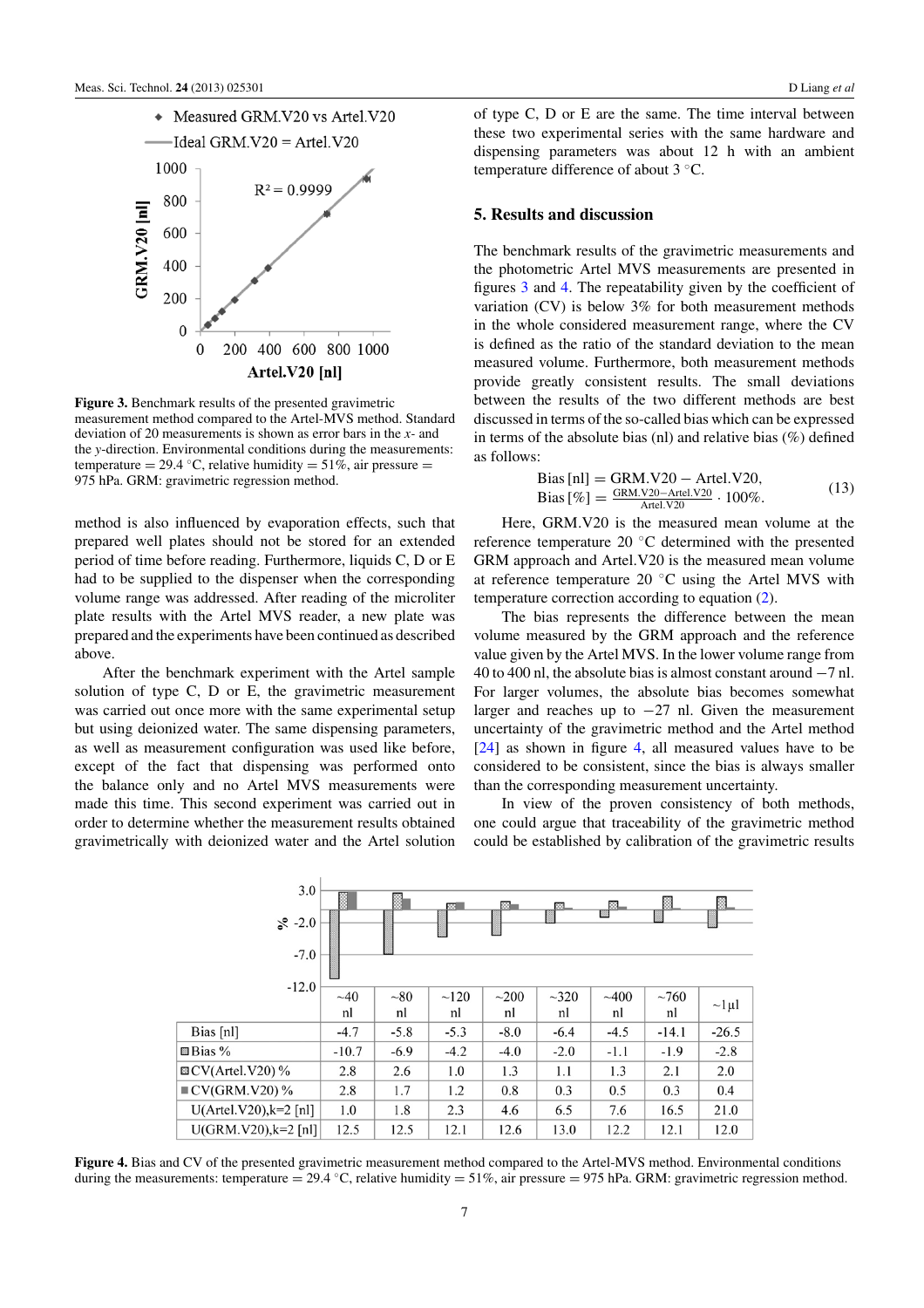

**Figure 5.** Comparison of gravimetric measurements carried out with Di-H2O and Artel sample solution of type C, D or E. Standard deviation of 20 measurements is shown as error bars in the *x-* and the *y*-direction. Environmental conditions for measurement with Artel sample solution: temperature =  $29.4 \degree C$ , relative humidity = 51%, air pressure = 975 hPa. Environmental conditions for measurement with Di-H2O: temperature =  $26.7$  °C, relative humidity  $= 52\%$ , air pressure  $= 975$  hPa. GRM: gravimetric regression method. Di-H2O: laboratory deionized water.

through the benchmark with the traceable Artel measurements. This calibration line would be indeed given by figure [3.](#page-6-0) On the other hand, traceability is better established by relating the gravimetric volume measurement results directly to the gravimetric mass change acquired by the balance analogue to ASTM E542 and ISO 4787. However, ASTM E542 and ISO 4787 are not strictly valid for the small volumes considered here—in particular due to the discussed significant evaporation effect—and a corresponding standard for the sub- $\mu$ l range is not yet available. Furthermore, the gravimetric results have been obtained by using Artel sample solutions C, D, E and

not with deionized water as requested in ASTM E542 and ISO 4787.

Assuming though that the ASTM E542 and ISO 4787 could be extended to the microscopic volume range by the described GRM method, only the consistency of using Artel solution compared to deionized water for gravimetric measurement has to be shown to provide direct traceability of the gravimetric method. In order to verify whether the usage of the Artel sample solution of type C, D, or E gives the same gravimetric measurement results compared to dispensing deionized water, the second experimental series was performed as described above using deionized water only. As shown in figures 5 and 6, the same results have been obtained by the gravimetric method using either the Artel solution of type C, D, or E or deionized water in the whole volume range. The volumes obtained for either liquid are consistent within a few nl only (cf figure 6). This indicates that first the PipeJet dispenser delivers the same volumes with either liquid and, second, the gravimetric results are not influenced by the choice of either liquid. Both of which could be expected due to the very similar density and evaporation behavior of both liquids. Therefore, it seems admissible to use the measured data obtained for deionized water as well as for the Artel solution of type C, D, or E to establish traceability for the proposed method according to ASTM E542 and ISO 4787 (provided that the standard can be considered as extendable to small volumes down to 40 nl when the described GRM approach is used). Thus, traceability for the GRM could be established consistently by two different, independent approaches.

#### **6. Conclusion**

In this paper, we have presented an improved gravimetric volume measurement method referred to as gravimetric regression method (GRM) for determining liquid volumes in the sub- $\mu$ l range. The core element of this method is a linear regression for evaporation compensation applied on a large number of measured data points before and after addition of the liquid volume to the balance. In order to predict the

| 5.0<br>3.0<br>ని<br>1.0                   |              |             | ¥                      |              | ∾            | "√⊠    | <b>IN</b>    | "⊠–            |
|-------------------------------------------|--------------|-------------|------------------------|--------------|--------------|--------|--------------|----------------|
| $-1.0$                                    | $\sim$ 40 nl | $\sim80$ nl | $\sim$ 120 $\text{nl}$ | $\sim$ 200nl | $\sim$ 320nl | ~100nl | $\sim$ 760nl | $\sim$ $1 \mu$ |
| Bias [nl]                                 | 2.1          | 2.8         | 1.8                    | 6.1          | 4.1          | 0.7    | $-0.3$       | 1.5            |
| $\boxtimes$ Bias %                        | 5.4          | 3.5         | 1.5                    | 3.2          | 1.3          | 0.2    | 0.0          | 0.2            |
| $\mathbb{Z}$ CV(GRM.V20) Artel solution % | 2.8          | 1.7         | 1.2                    | 0.8          | 0.3          | 0.5    | 0.3          | 0.4            |
| $\blacksquare$ CV(GRM.V20) Di-H2O %       | 3.2          | 1.4         | 1.3                    | 0.8          | 0.5          | 0.3    | 0.3          | 0.3            |
| $U(GRM.V20)$ , k=2 Artel solution [nl]    | 12.5         | 12.5        | 12.1                   | 12.6         | 13.0         | 12.2   | 12.1         | 12.0           |
| $U(GRM.V20)$ , k=2 Di-H2O[nl]             | 13.1         | 13.1        | 13.3                   | 13.5         | 13.0         | 13.4   | 13.3         | 13.4           |

**Figure 6.** Bias and CV of the presented gravimetric measurement method carried out with Di-H2O and Artel sample solution. Environmental conditions for measurement with Artel sample solution: temperature = 29.4 °C, relative humidity = 51%, air pressure = 975 hPa. Environmental conditions for measurement with Di-H2O: temperature =  $26.7$  °C, relative humidity =  $52\%$ , air pressure = 975 hPa. GRM: gravimetric regression method. Di-H2O: laboratory deionized water.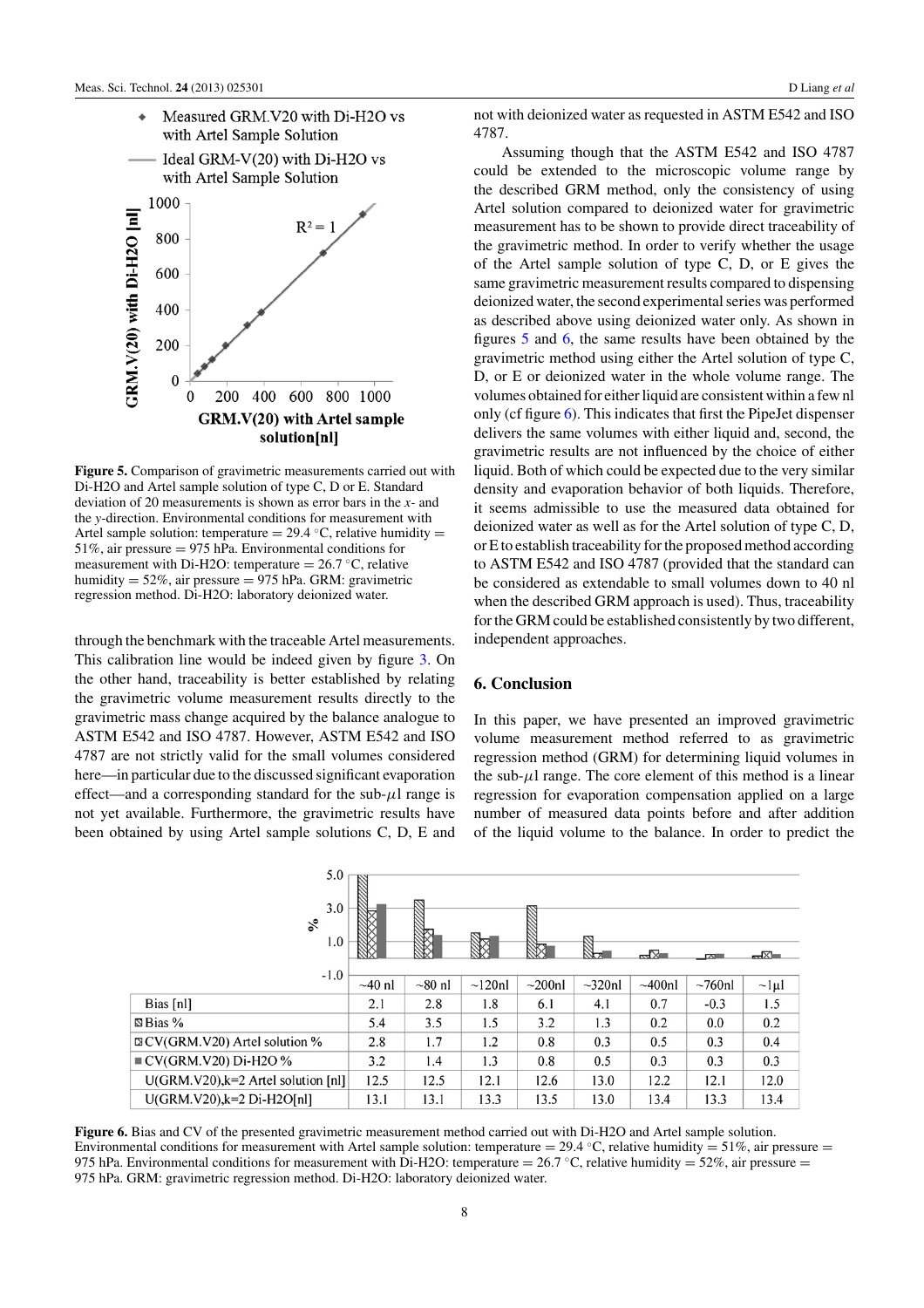<span id="page-8-0"></span>mass difference caused by the dispensed liquid correctly, the prognostic error of the linear regression has to be considered. Therefore, a thorough uncertainty analysis has been presented for the GRM and a combined standard uncertainty  $u(V_{20})$  of typically 6 nl and an expanded uncertainty  $U(V_{20})$  of typically 12 nl have been determined for volumes in the range from 40 nl to 1  $\mu$ l.

According to the presented benchmark experiment, the results of the gravimetric measurements have been shown to be consistent with the Artel MVS photometric method that was used as a reference. To the knowledge of the authors, this is the first time that traceability according to international standards has been established for a volumetric measurement carried out in the sub- $\mu$ l range by means of a gravimetric method. The major advantage of such a gravimetric method compared to photometric approaches is that it can be applied in principle with any liquid which makes it more flexible and easier to use in application near measurement scenarios.

The analysis of the measurement errors revealed that the uncertainty of the new GRM is larger than the uncertainty of the photometric reference method (Artel MVS) in the lower volume range but smaller for volumes larger than 700 nl. However, since the central measuring device in the GRM, i.e. the balance, normally provides a smaller uncertainty than the spectrophotometer in the Artel MVS photometric method, the GRM may have the potential to deliver a smaller uncertainty if the measurement procedure is further improved. In this second approach, traceability to international standards is established independently of the Artel MVS photometric method, but relying on the traceability of the balance itself, analogous to the standards ASTM E 542 and ISO 4787 for large volume measurements. Although these standards are not strictly valid for the considered volume range, they still can be considered applicable for the purpose of this work in view of the fact that more suitable standards for the sub-  $\mu$ l range do not exist yet. Furthermore, the experimental data obtained in this study prove that both methods to establish traceability yield the same results within the limits of uncertainty, which justifies the proposed approach for direct calibration *ex post*.

Compared to the previous work  $[17]$  $[17]$ , this study has provided a thorough uncertainty analysis of the GRM and has established traceability according to international standards for this method. It turned out that the uncertainty caused by the use of the prognostic value of the linear regression performed on the primary balance readouts is significant and must not be underestimated. Furthermore, it has been found that the fitted value for the rate of evaporation and the magnitude of the prognosis interval can be used as criteria to determine the reliability of a measurement. If the fit values for the periods before and after addition of the volume to the balance deviate too much from each other and*/*or the prognosis interval becomes large, this indicates a disturbance of the measurement setup during data acquisition. If such a disturbance is considered to be too large, the corresponding measurement can be rejected. However, if the statistical measurement error caused by the disturbance is considered to be still in an acceptable range, the presented uncertainty analysis accounts for this error properly and delivers correspondingly larger uncertainties for such disturbed measurements. Thus, in summary, the presented GRM approach is suitable to provide flexible, accurate, objective and traceable results for liquid volume measurements in the sub- $\mu$ l range. This will be very helpful for quantitative calibration of micro non-contact liquidhandling devices and other microfluidic applications in the future.

#### **Acknowledgment**

The authors gratefully acknowledge financial support from the German Federal Ministry for Science and Education (BMBF) through the project 'Smart Reagent Dosage' (SFK 16SV5119). Also, we would like to thank our project partners from Roche Diagnostics GmbH, Mannheim, Germany, for their kind support and valuable feedback.

# **References**

- [1] ASTM 2007 Standard practice for calibration of laboratory volumetric apparatus ASTM E542-01
- [2] DIN ISO 2011 Laboratory glassware—volumetric instruments—methods for testing of capacity and for use DIN EN ISO 4787: 2011-05
- [3] Batista E, Pinto L, Filipe E and Vanderveen A 2007 Calibration of micropipettes: test methods and uncertainty analysis *Measurement* **40** [338–42](http://dx.doi.org/10.1016/j.measurement.2006.05.012)
- [4] Lorefice S 2009 Traceability and uncertainty analysis in volume measurements *Measurement* **42** [1510–5](http://dx.doi.org/10.1016/j.measurement.2009.07.016)
- [5] DIN ISO 2007 Piston-operated volumetric apparatus: part 6. Gravimetric methods for the determination of measurement error DIN EN ISO 8655–6: 2002-12
- [6] EURAMET 2011 Guidelines on the determination of uncertainty in gravimetric volume calibration EURAMET*/*cg-19*/*v2.1 [http://www.euromet.org/](http://www.euromet.org/fileadmin/docs/Publications/calguides/EURAMET-cg-19__v_2.1_Guidelines_in_uncertainty_volume.pdf) [fileadmin/docs/Publications/calguides/EURAMET-cg-](http://www.euromet.org/fileadmin/docs/Publications/calguides/EURAMET-cg-19__v_2.1_Guidelines_in_uncertainty_volume.pdf)[19\\_\\_v\\_2.1\\_Guidelines\\_in\\_uncertainty\\_volume.pdf](http://www.euromet.org/fileadmin/docs/Publications/calguides/EURAMET-cg-19__v_2.1_Guidelines_in_uncertainty_volume.pdf)
- [7] XP2U Ultra-Microbalance, METTLER TOLEDO, Greifensee, Switzerland [http://de.mt.com/de/en/home/products/](http://de.mt.com/de/en/home/products/Laboratory_Weighing_Solutions/MX-UMX/XP2U_Ultra-microbalance_1.html) [Laboratory\\_Weighing\\_Solutions/](http://de.mt.com/de/en/home/products/Laboratory_Weighing_Solutions/MX-UMX/XP2U_Ultra-microbalance_1.html) [MX-UMX/XP2U\\_Ultra-microbalance\\_1.html](http://de.mt.com/de/en/home/products/Laboratory_Weighing_Solutions/MX-UMX/XP2U_Ultra-microbalance_1.html) (last accessed 14 November 2011)
- [8] Streule W, Lindemann T, Birkle G, Zengerle R and Koltay P 2004 PipeJet: a simple disposable dispenser for the nanoand microliter range *J. Assoc. Lab. Autom.* **9** [300–6](http://dx.doi.org/10.1016/j.jala.2004.08.008)
- [9] Multidrop Microplate Dispensers, Thermo Fisher Scientific, Waltham, MA, USA [http://www.thermo.com/com/cda/landingpage/](http://www.thermo.com/com/cda/landingpage/0,10255,764,00.html?ca = multidrop)  $0,10255,764,00.html$ ?ca = multidrop (last accessed 14 November 2011)
- [10] Deerac<sup>™</sup> gx Series, Labcyte Inc., Sunnyvale, CA, USA [http://www.labcyte.com/Deerac TM\\_GX\\_Series/](http://www.labcyte.com/Deerac TM_GX_Series/Default.193.html) [Default.193.html](http://www.labcyte.com/Deerac TM_GX_Series/Default.193.html) (last accessed 14 November 2011)
- [11] Thurow K, Krüger T and Stoll N 2009 An optical approach for the determination of droplet volumes in nanodispensing *J. Autom. Methods Manage. Chem.* **2009** [198732](http://dx.doi.org/10.1155/2009/198732)
- [12] Taylor P B *et al* 2002 A standard operating procedure for assessing liquid handler performance in high-throughput screening *J. Biomol. Screening* **7** [554–69](http://dx.doi.org/10.1177/1087057102238630)
- [13] MVS Multichannel Verification System for Automated Liquid Handlers and Multichannel Pipettes, Artel, Westbrook, ME, USA [http://www.artel-usa.com/products/](http://www.artel-usa.com/products/mvs_advanced.aspx) [mvs\\_advanced.aspx](http://www.artel-usa.com/products/mvs_advanced.aspx) (last accessed 14 November 2011)
- [14] Bradshaw J, Knaide T, Rogers A and Curtis R 2005 Multichannel verification system (MVS): a dual-dye